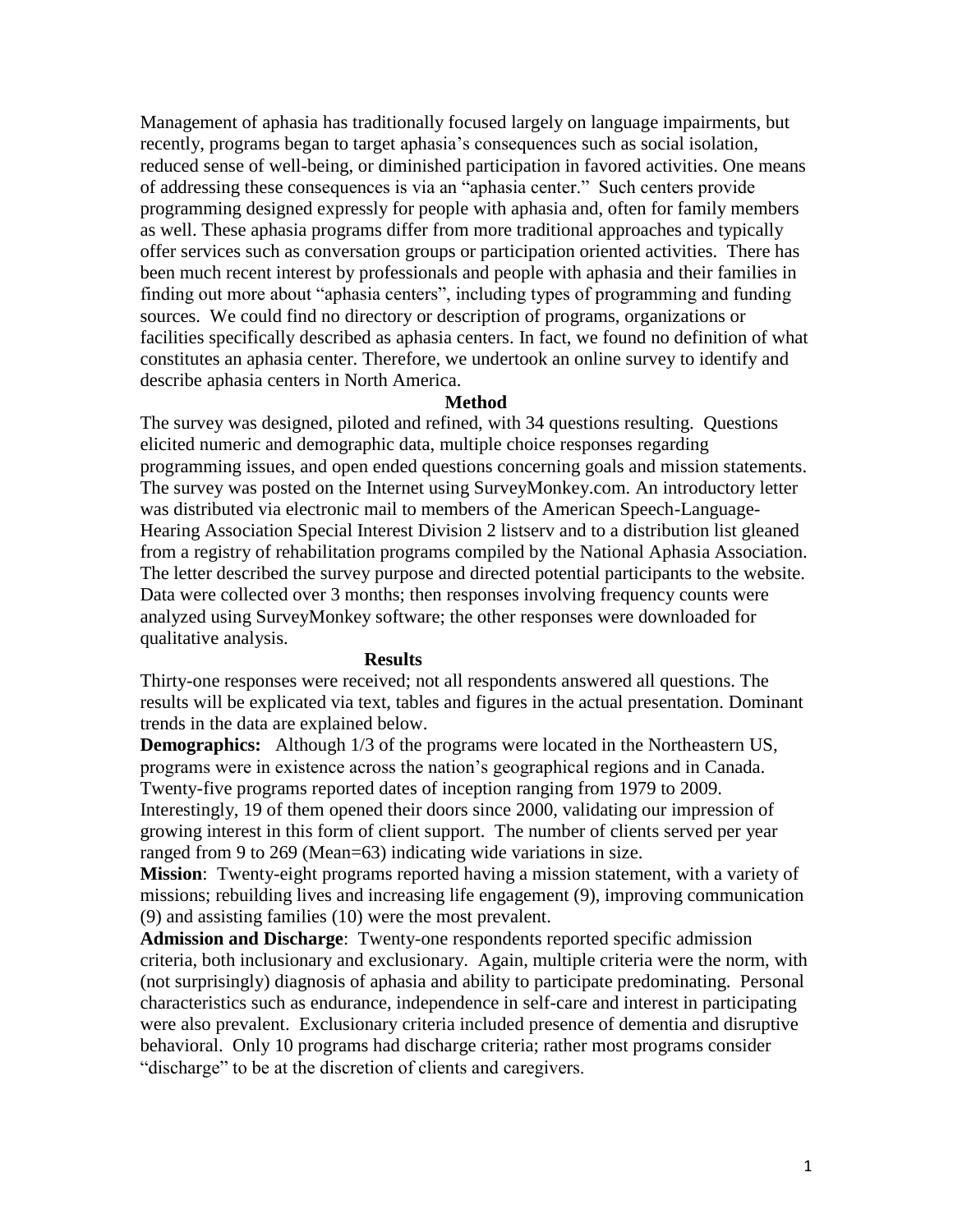**Program Logistics:** Almost half of the programs (43%) provide an average of 4-6 hours of client participation. One-third of the programs were more abbreviated, with 3 hours or fewer of participation. The remainder exceeded 6 hours. Interestingly, most of the programs exceeded the typical 1 or 2 hours of weekly intervention. Program schedules varied widely; most were built around semesters or terms or operated continuously with ongoing addition of new members. Programs also varied as a result of affiliation. Twelve programs were independent. Nine were University or college related; 6 were affiliated with healthcare programs. The remainder reported "other" affiliations. The clear majority of programs reported renting space or having space provided by other organizations.

**Staffing**: The majority of centers have both CEOs and program directors, and half have boards of directors, involving community leaders, healthcare professionals, persons with aphasia or family members, and/or financial contributors. Board members are involved typically in fiscal management and fund raising, and to a lesser degree in programming and advocacy. One third of programs have marketing directors or fund raisers.

Staffing is remarkably varied; 27 employ one or more SLPS, but social workers, psychologists, recreation and exercise coordinators, music, physical, occupational therapists are involved in almost half of the programs. Most programs also involve part time staff; in addition, almost half utilize volunteers.

Funding. Only 6 centers were reported as "for-profit". For most, funding comes largely from fee for services, donations, fund raising and grants. Roughly half of the centers charge by the term, with sliding fees or scholarships available in the majority. Other forms of funding include hourly, weekly or monthly rates.

**Programming options**. Overwhelmingly, the most widely offered service was conversation groups. At least half of the centers offered the following: computer activities, outings, individual therapy, writing and reading groups, games, life skills activities or educational programs. Many additional services were offered, including counseling, advocacy, exercise, art, theater and drama. Twenty nine programs reported providing support groups and/or educational programs and counseling for caregivers. Programs offered to the community included aphasia awareness programs and supported conversation training at 19 centers. Twenty-seven of the 31 programs provided opportunities for clinical practicum experiences.

**Assessment.** Thirty programs measured outcomes of program service using measures such as satisfaction ratings, goal achievement, scales, psychosocial measures, and nonstandard measures such as evidence of increased communicative interaction. Standard tests were used in 9 programs.

**Marketing/Public relations**. Twenty-eight programs publish brochures describing services. Twenty publish a newsletter, 23 have websites, and 13 offer products for purchase.

## **Discussion**

Most respondents were extremely enthusiastic about the aphasia center concept and felt that it offered something that traditional aphasia therapy does not. Respondents were divided in their belief that aphasia centers are an adjunct to traditional language therapy versus a better option for people with aphasia. The following concepts that define an "aphasia center" were gleaned from respondent text responses. *Group interaction* was cited as a key to the aphasia center concept; respondents felt that groups allow